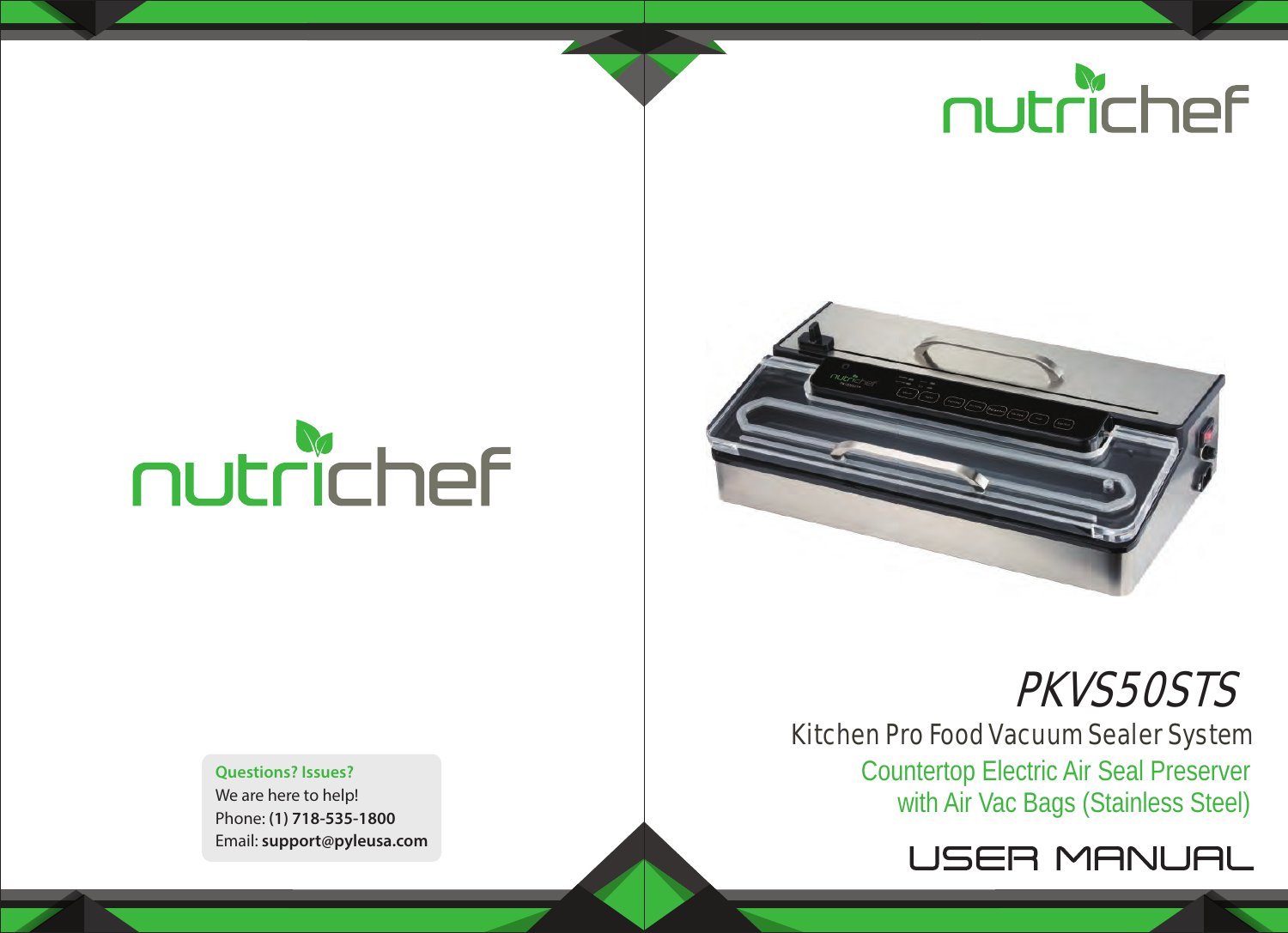**In order to make the best use of this appliance and use it safely, please read these introductions carefully before use and keep for future reference.**

#### *User Instructions*

#### 1. **DO NOT IMMERSE**

- 2. **CAUTION:** Hot Surface, Avoid Contact
- 3. To reduce the risk of electric shock, this product has a polarized plug (one blade is wider than the other). This plug is intended to fit in a polarized outlet only one way. When the plug does not fit fully in the outlet, reverse the plug. When it still does not fit, contact a qualified electrician to install the proper outlet. Do not change the plug in any way.
- 4. Close supervision is required when this product is used near children
- 5. A short power-supply cord is provided to reduce the risks resulting from becoming entangled in or tripping over a longer cord

#### *CONTENTS*

| Vacuum Sealer Advantage Machinese Sealer Advantage Machinese Sealer Advantage Machinese Sealer Advantage                                                                                                                                  |  |
|-------------------------------------------------------------------------------------------------------------------------------------------------------------------------------------------------------------------------------------------|--|
| Safeguards & Tips <b>Figure 2018</b> 3                                                                                                                                                                                                    |  |
| Structure and Functions <b>continues and Continues and Structure and Functions 4</b>                                                                                                                                                      |  |
| Operating Instruction <b>Entertainment Constructs</b> 6                                                                                                                                                                                   |  |
| Seal vacuum bags and vacuum canister <b>contract of the contract of the Seal</b> vacuum 1                                                                                                                                                 |  |
|                                                                                                                                                                                                                                           |  |
| Care and Cleaning <b>continues</b> and cleaning <b>continues</b> and cleaning <b>continues</b> and <b>cleaning continues</b> and <b>cleaning</b>                                                                                          |  |
| Troubleshooting www.communications.com/communications.com/                                                                                                                                                                                |  |
| The Complete Emiliya System's Accessories <b>Committee Complete Emiliya</b> System's Accessories <b>Committee Committee Committee Committee Committee Committee Committee Committee Committee Committee Committee Committee Committee</b> |  |
| Storage Guide and Technical Data <b>constructs</b> and the storage Guide and Technical Data constructs and the Storage                                                                                                                    |  |

#### *WELCOME…*

You are about to enjoy the freshness benefits of Nutrichef, the Best-selling **Brand of Vacuum Preservation System.**

For years, the Nutrichef Vacuum Preservation System has helped millions of households keep food fresh longer in the refrigerator, freezer and pantry. The Nutrichef system is designed to remove air and extend freshness up to 7 times longer than conventional storage methods. Keep your Nutrichef appliance at home, and you will soon discover its convenience and versatility.

#### *Why do you need a vacuum sealer?*

**Exposure to air can cause food to lose flavour and nutrition, it can also encourage the growth of bacteria, mucedine and yeast which will cause the food to spoil. The Nutrichef vacuum packaging system removes air and seals avour and freshness. With the Nutrichef vacuum packaging system, you can keep your food fresh for up to 7 times longer.**

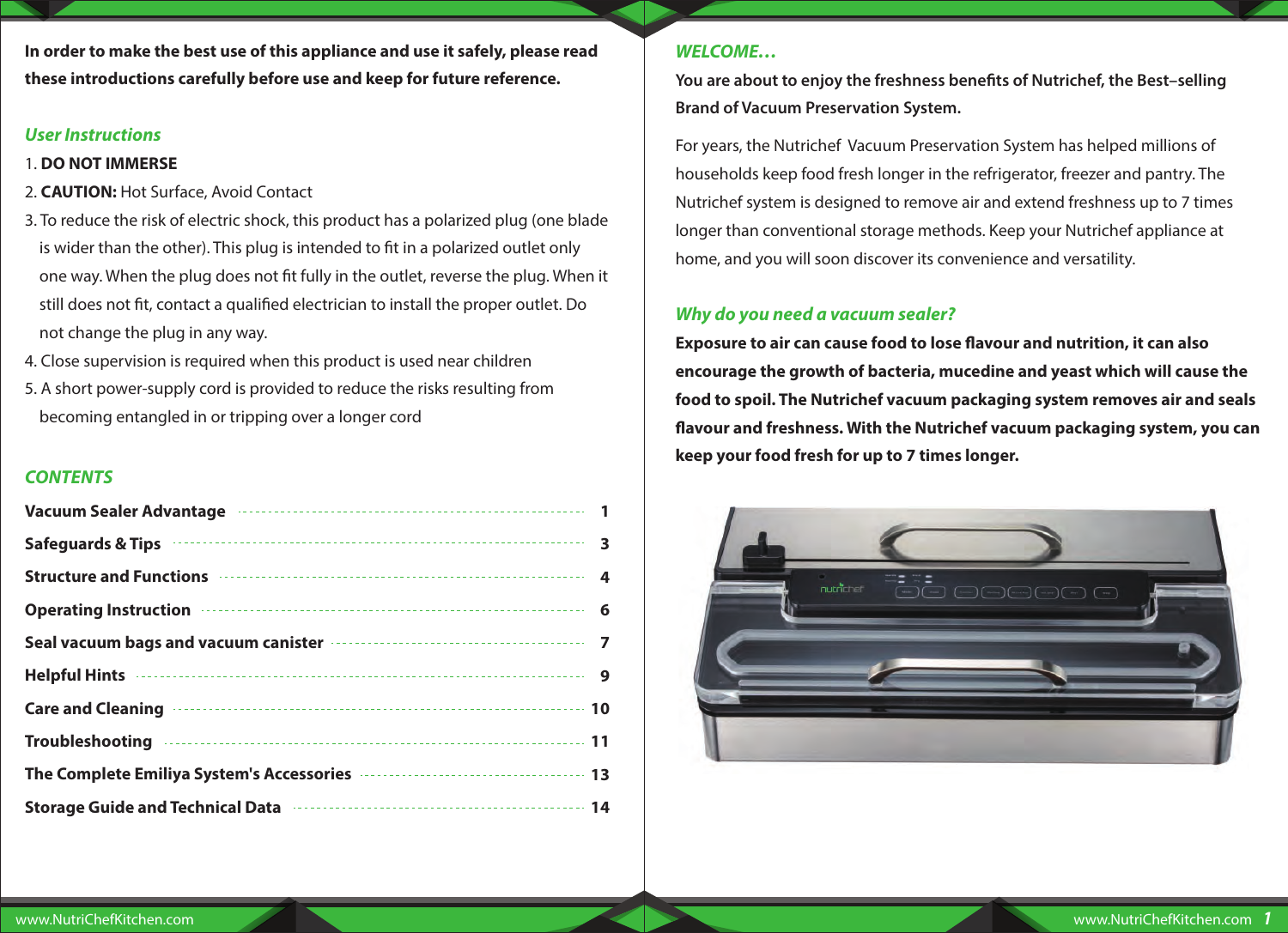#### *THE VACUUM SEALER SAVES TIME AND MONEY*

#### **Save money:**

With the Nutrichef vacuum sealing system, you can buy in bulk or when food is on sale and vacuum package your food in your desired portions size without wasting food.

#### **Save time:**

Cook ahead for the week, prepare meals and save them in Nutrichef vacuum bags.

#### **Marinate in minutes:**

Vacuum packaging opens up the pores of food so you can get that great marinated flavour in just 20 minutes instead of overnight.

#### **Make entertaining easy:**

Prepare your favorite dishes and festival feast in advance so you can spend quality time with your guests.

#### **Enjoy seasonal or specialty foods:**

Keep highly perishable or infrequently used items fresh longer.

#### **Control portions for dieting:**

Vacuum package sensible portions and write calories and/or fat content on the bag.

#### **Protect non-food items:**

Keep camping and boating supplies dry and organized for outings, protect polished silver from tarnishing by minimizing exposure to air.

#### *SAFEGUARDS & TIPS*

**Please read and follow the safety instruction carefully before you use Nutrichef vacuum preservation system**

- 1. Please check if the local power supply voltage matches the voltage indicated on this appliance before use.
- 2. Do not operate the appliance with a damaged power cord or plug. Do not operate the appliance if there's any malfunctions or damage of the product. If the cord or the appliance is damaged ,it must be returned to an authorized service center.
- 3. To disconnect the power, unplug the power cord from the electrical outlet. Do not disconnect by pulling on the power cord.
- 4. If the supply cord is damaged, it must be replaced by the manufacturer, or it's service agent or similarly qualified person in order to avoid a hazard.
- 5. Do not use an extension cord with the appliance.
- 6. When the appliance is not in use or need to be clean, please unplug cord from the power outlet first.
- 7. Do not use the appliance on wet or hot surfaces, or near a power source.
- 8. Do not immerse any part of the appliance, power cord or plug in water or other liquid.
- 9. Use only accessories or attachments recommended by the manufacture.
- 10. Use the appliance only for it's intended use. Don't use the product outside the work area.
- 11. Close supervision is required when children use the appliance. Do not play with the appliance as a toy.
- 12. Intervals for 40 seconds is recommended every time after seal.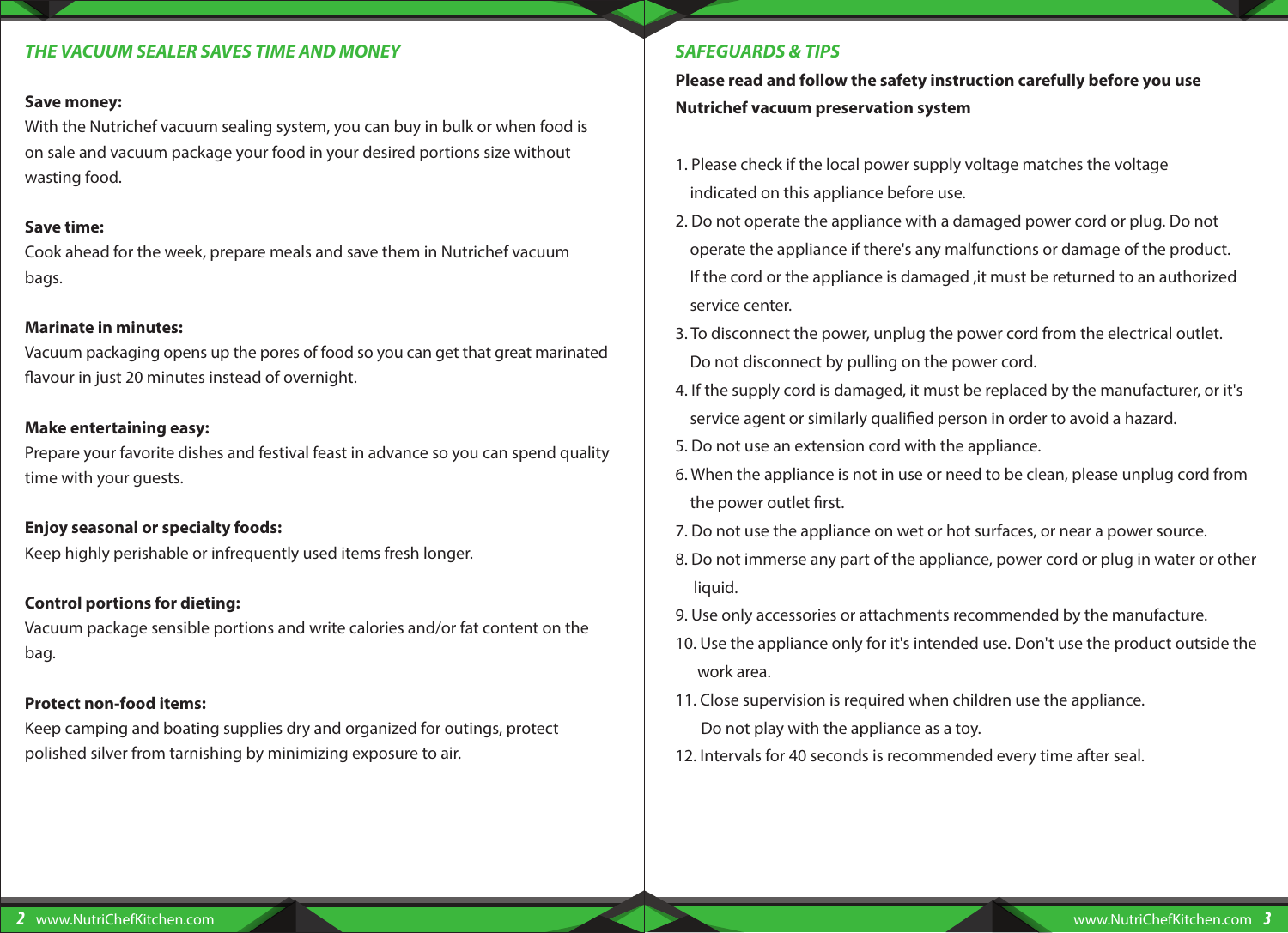#### *STRUCTURE AND FUNCTIONS*



- 1. **"Mode" button:** It has two setting mode (**Normal and Gentle**). The default mode is Normal. When the food is crumbly, you can press the button, then the vacuum mode is changed to Gentle. You can manually control the degree of vacuum by pressing "**Seal**" button at any time, the food will be sealed automatically. (**Note:** if the power is interrupted, this setting will return to a preset standard mode).
- 2. **"Food" button:** It has two setting mode (**Dry and Moist**). The default mode is Dry, when you press the button, it change to Moist mode. You can choose the model according to the food type.
- 3. **"Seal" button (with LED):** Press this button to seal bag (intervals for 40 seconds is recommended each time)
- 4. **"Vac/Seal" button:** Press this button to vacuum and seal bag (intervals for 40 seconds is recommended each time)
- 5. **"Canister" button (with LED):** Press this button, the appliance can marinate the food by vacuum cycles, you can get great flavor in shortest time. (**Note:** This function is used together with the Nutrichef canister).
- 6. **"Pickling" button (with LED):** Press this button, the appliance can marinate the food by vacuum cycles, you can get great flavor in shortest time. (**Note:** This function is used together with the Nutrichef canister )
- 7. **"Pulse Vac" button (with LED):** Used to prevent crushing of delicate. Press once and then press again and hold to control the vacuum process.
- 8. **"Stop" button:** Allows user to stop working anytime.
- 9. **Vacuum Nozzle:** This is used for removing air from bags/canisters/bottles. Insert the air suction hose into the nozzle. Do not block this nozzle when vacuuming a bag.



A. **Cutter:** Cut the bag to any size you want.

- B. **Roll Lid:** Open this lid, and then put the roll inside chamber.
- C. **Lower Gasket:** Airproof the vacuum area and prevent leaking for the vacuum
- D. **Rubber Lip:** make seal flat
- E. **Sealing Bar:** 3mm width sealing bar make good seal
- F. **Vacuum Nozzle:** When pumping external vacuum canister, wine stopper or other accessories, insert the hose into the nozzle. Do not block the the nozzle when use
- G. **Power plug:** Plug in the wire when in use. Unplug it while not in use or moving the device
- H. Fuse base: The fuse will be cut off when overloading. You can rotate the fuse holder and replace the fuse. You can continue to use the sealer after fuse well installed.
- I. **Power switch:** Press this button to connect or disconnect the power. Press "**I**" to connect while "**O**" to disconnect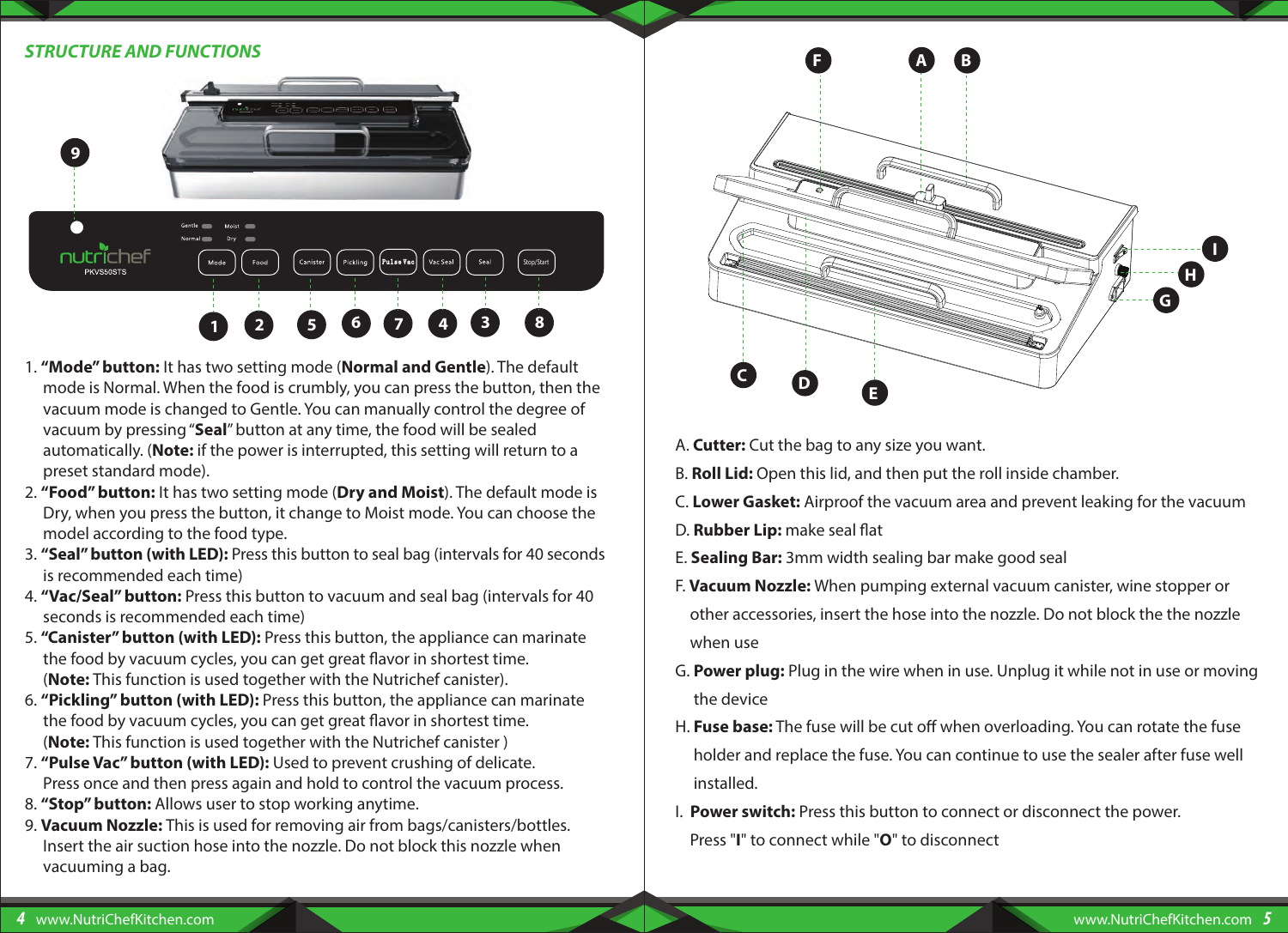#### *OPERATING INSTRUCTION*



1. Open the roll lid, pull out the required length of Roll, then close the roll lid. Push the cutter button from left to right (as Picture B), then you can get any size bag you want. (**Note:** Do not need the cutter if it is vacuum bag instead of roll)



2. Put the opening of the bag in the vacuum chamber. Make sure the bag does not cover the vacuum nozzle



3. Press the cover down with a little pressure to make the sealing gaskets better matched closer, the next step is same as vacuum or seal process.

#### *SEAL VACUUM BAGS AND VACUUM CANISTER SEAL PLASTIC BAGS*

- Plug the appliance in and switch it on.
- Insert the opening of the bag into the vacuum chamber as the above pictures.
- Press down the latches of two sides at the same time until two click sounds heard.
- Press the "Seal" button and you will find the LED will light, When the Led light disappears, the seal is done.
- Press "Release Button"4 to open the appliance, then take out the sealed bag

#### *PRESERVATION WITH VACUUM BAG*

- Plug the appliance in and switch it on.
- Put the items that you want to preserve inside the bag.
- Clean and straighten the opening of the bag, make sure there are no wrinkle on the opening.
- Insert the opening of the bag into the vacuum chamber as the above pictures
- Press down the latches of two sides at the same time until two click sounds heard.
- Press the "**Vacuum/Seal**" button and the LED will light, then the bag will be automatically vacuumed and sealed. When the LED light disappears, the process is completed.

 **•** Press the release buttons at two sides, then take out the sealed items. **Note:** If the food is wet, please choose Moist mode.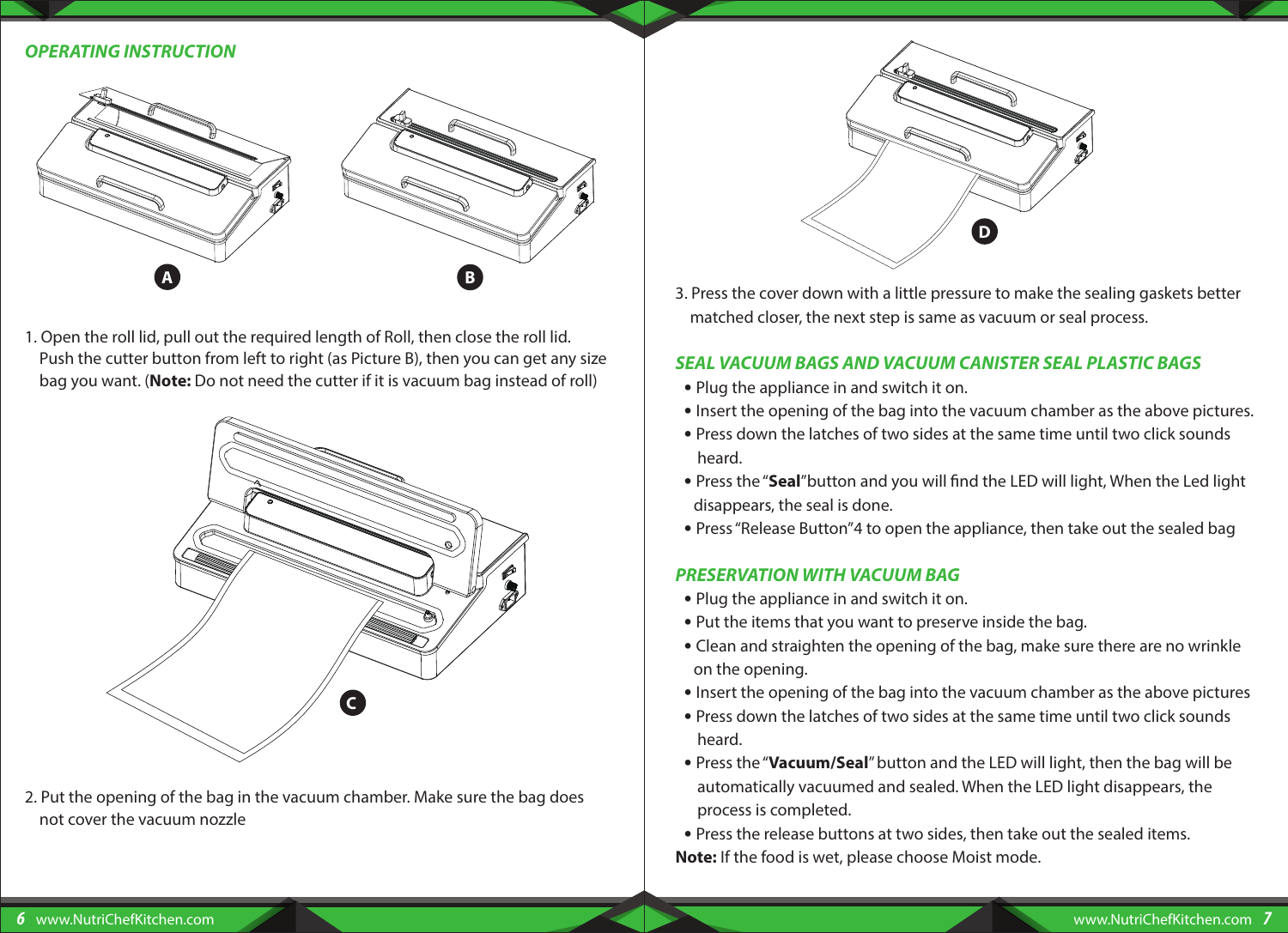#### *HELPFUL HINTS*

- 1. Do not overfull the bags, leave enough length at the opening of the bag so that it can be placed in the vacuum chamber easily.
- 2. Ensure that the opening the bag is not wet. A wet bag may be difficult to melt and seal tightly.
- 3. Vacuum seal can not completely replace the refrigeration and freeze. Perishable foods still need to be refrigerated or frozen.
- 4. Make the opening of plastic bags clean and flat, no foreign objects or folds allowed, otherwise it will cause difficulty or leak during seal.
- 5. To prevent wrinkles in a seal when vacuum sealing bulky items, gently stretch bag flat while inserting into the vacuum chamber and hold it until the pump begins to work.
- 6. When you are vacuum sealing items with sharp edges (dry spaghetti, silverware etc.), protect the bag from punctures by wrapping item in soft cushioning material, such as tissue paper, you may need a canister or container instead of a bag.
- 7. When using accessories, remember to leave 2.5CM (1-inch) of space at top of canister or container.
- 8. Pre-freeze fruits and blanch vegetables before vacuum sealing for the best results.
- 9. Intervals for 40 seconds after seal or vacuum is recommended.
- 10. If you are unsure whether your bag was sealed properly, just reseal the bag.
- 11. For best results, please use Nutrichef brand Bags, Canisters, Containers and Accessories.

#### *TIPS ON VACUUM SEALING WITH ACCESSORIES*

#### **Please pay attention to the following points before using Nutrichef accessories including canister, container and wine stopper etc.**

- 1. Make sure to leave at least 2.5cm (1 inch) space between objects and edge.
- 2. Wipe the edge of the jar, container or bottle to make sure it is clean and dry.
- 3. Put the lid on the canister or container, or insert the wine stopper into the bottle.
- 4. Turn the knob to vacuum the canister/container with a large knob on the lid, when the process is completed, turn the knob off, then remove the hose.

#### *CARE AND CLEANING* **VACUUM SEALERS Care and Cleaning**

- 1. Always unplug the unit before cleaning.
- 2. Don't immerse the appliance in water on other liquid for cleaning.
- 3. Do not use abrasive cleaners to clean, because it is easy to scratch the surface of the appliance.
- 4. Wipe the outside of the appliance with a damp cloth or sponge with mild soap if necessary.
- 5. To clean the vacuum chamber ,wipe away any food or liquid with a tissue paper.
- 6. Dry thoroughly before using again.
- 7. Clean the liquid box termly as the picture below.

#### *TROUBLESHOOTING*

#### **Nothing happens when you try to vacuum package:**

- 1. Check if the power cord is tightly plugged into electrical outlet.
- 2. Check if the power cord is damaged.
- 3. Check if electrical outlet is working by plugging in another appliance.
- 4. Make sure the latches is in the locked position.
- 5. Make sure bag is placed correctly inside Vacuum Chamber.
- 6. Allow the appliance to cool for 40 seconds before using it again

**Note:** *To prevent overheating of the appliance, allow the appliance to cool for 40 seconds before using it again, and keep the cover open*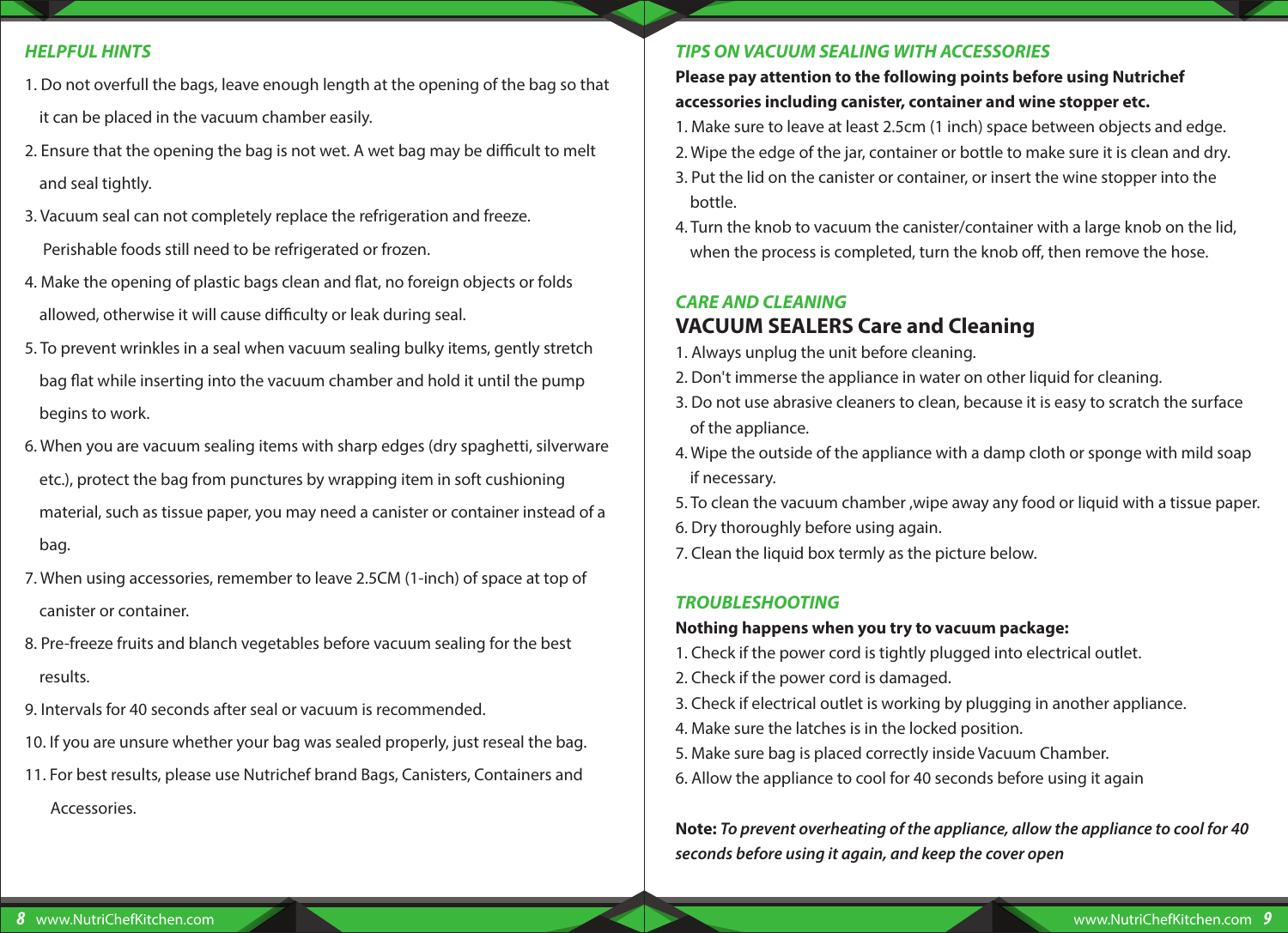#### *AIR IS STILL IN THE BAG AFTER*

- 1. Make sure the opening of the bag is placed entirely inside Vacuum Chamber.
- 2. **AIR IS STILL IN THE BAG AFTER VACUUM:** Examine the bag if it leaks. Seal bag with air, then immerse it in water and apply pressure. Bubbles indicates a leak, use a new bag if bubbles appear.
- 3. If you use a Nutrichef Bag with customized size, check the seal of the bag. A wrinkle in the bag along the seal may cause leakage and allow air to re-enter, just cut bag and reseal.
- 4. Do not attempt to make your own side seams for an Nutrichef Bag, the bags are manufactured with special side seams, which are sealed all the way to the outer edge. Making your own side seams may cause leakage and allow air to re-enter.

#### *AIR WAS REMOVED FROM THE BAG, BUT NOW AIR HAS RE-ENTERED*

- 1. Examine seal of bag. A wrinkle along the seal may cause leakage and allow air to enter, simply cut bag and reseal.
- 2. Sometimes moisture or food material (such as juices, grease, crumbs, powders, etc.) along seal prevents bag from sealing properly. Cut bag, wipe top inside of bag and reseal.
- 3. If you vacuum package sharp food items, bag may have been punctured, use a new bag if there is a hole. Cover sharp food items with a soft cushioning material, such as a tissue paper, and reseal.
- 4. If there's still air in the bag, fermentation or the release of natural gases from inside the foods may have occurred, when this happens, food may have begun to spoil and should be discarded.

#### *THE BAG MELTS:*

If the bag melts, rubber lip may have become too hot, always wait at least 5 minutes for appliance to cool down before you vacuum package another item.

#### *The Complete Nutrichef System's Accessories*

#### **THE COMPLETE NUTRICHEF SYSTEM**

Get the most out of your Nutrichef appliance with easy-to-use Nutrichef Bags, Canisters and Accessories.

#### *NUTRICHEF BAGS AND ROLLS*

The design of Nutrichef Bags and Rolls features special channels that enable the efficient and complete removal of air. The multiply construction makes them an specially effective barrier to oxygen and moisture, preventing freezer burn. Nutrichef Bags and Rolls can be provided with a variety of sizes.

#### **IMPORTANT:**

To avoid possible illness, do not reuse bags after storing raw meats, raw fish or greasy foods. Do not reuse bags that have been microwaved or simmered.

#### *NUTRICHEF VACUUM PACKAGING CANISTERS*

Nutrichef Canisters are simple to use and ideal for vacuum packaging delicate items such as muffins and other baked goods, liquids and dry goods.

The canisters can be provided with a variety of styles and sizes and can be used on the countertop, in the refrigerator or in the pantry. The Quick Marinator is an excellent way to marinate foods in minutes instead of hours. Any Nutrichef Canisters can be used for marinating, but we recommend the square or rectangular shapes because less marinade is needed.

Don't use the canister in the freezer. The stackable, lightweight containers are a convenient option to store make-ahead meals, leftovers and snacks.

**Note:** Allow hot foods to cool to room temperature before vacuum packaging, otherwise, contents may bubble up out of canister.

#### *NUTRICHEF BOTTLE STOPPER*

Use Nutrichef Bottle Stoppers to vacuum package wine, non-carbonated liquids and oils. This will extend the life of the liquid and preserve the flavor. Don't use the Bottle Stopper on plastic bottles.

**Note:** Do not vacuum package carbonated or sparkling beverages as gas removal will cause them to go flat.